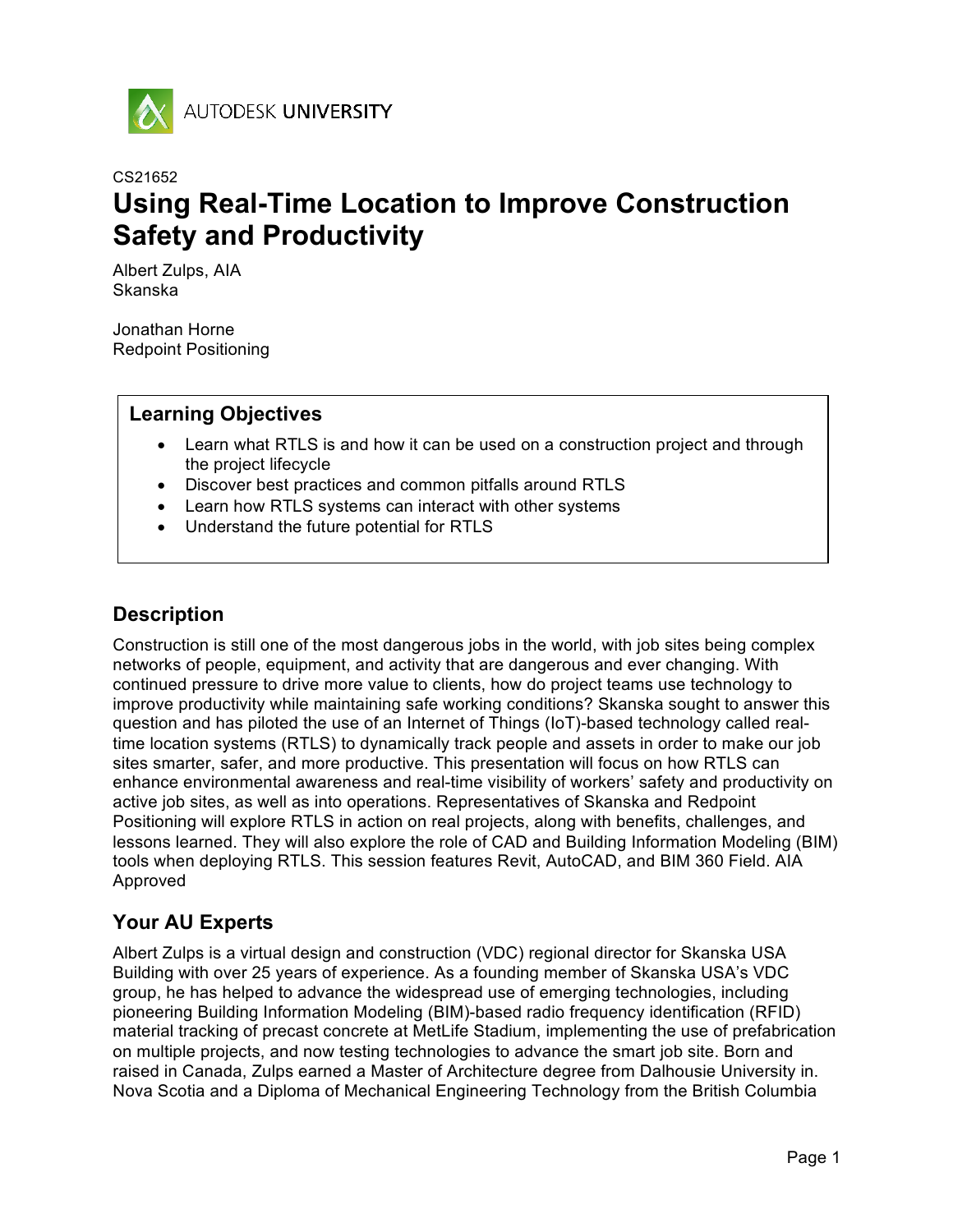

Institute of Technology, preceded by studies at the Royal Naval Engineering College in Plymouth, England. He served as a marine engineering officer in the Royal Canadian Navy, and an architect with the internationally renowned firms Cook+Fox Architects in New York City, and Henriquez Partners Architects in Vancouver.

Jonathan Horne is co-founder and VP Product Management at Redpoint Positioning Corporation where he is dedicated to bringing safety and efficiency to industrial construction job sites globally using innovative indoor GPS technology. Jonathan received his MS in Electrical Engineering at the University of Colorado, BSEE at Tufts University, and has spent over 20 years developing advanced wireless technologies.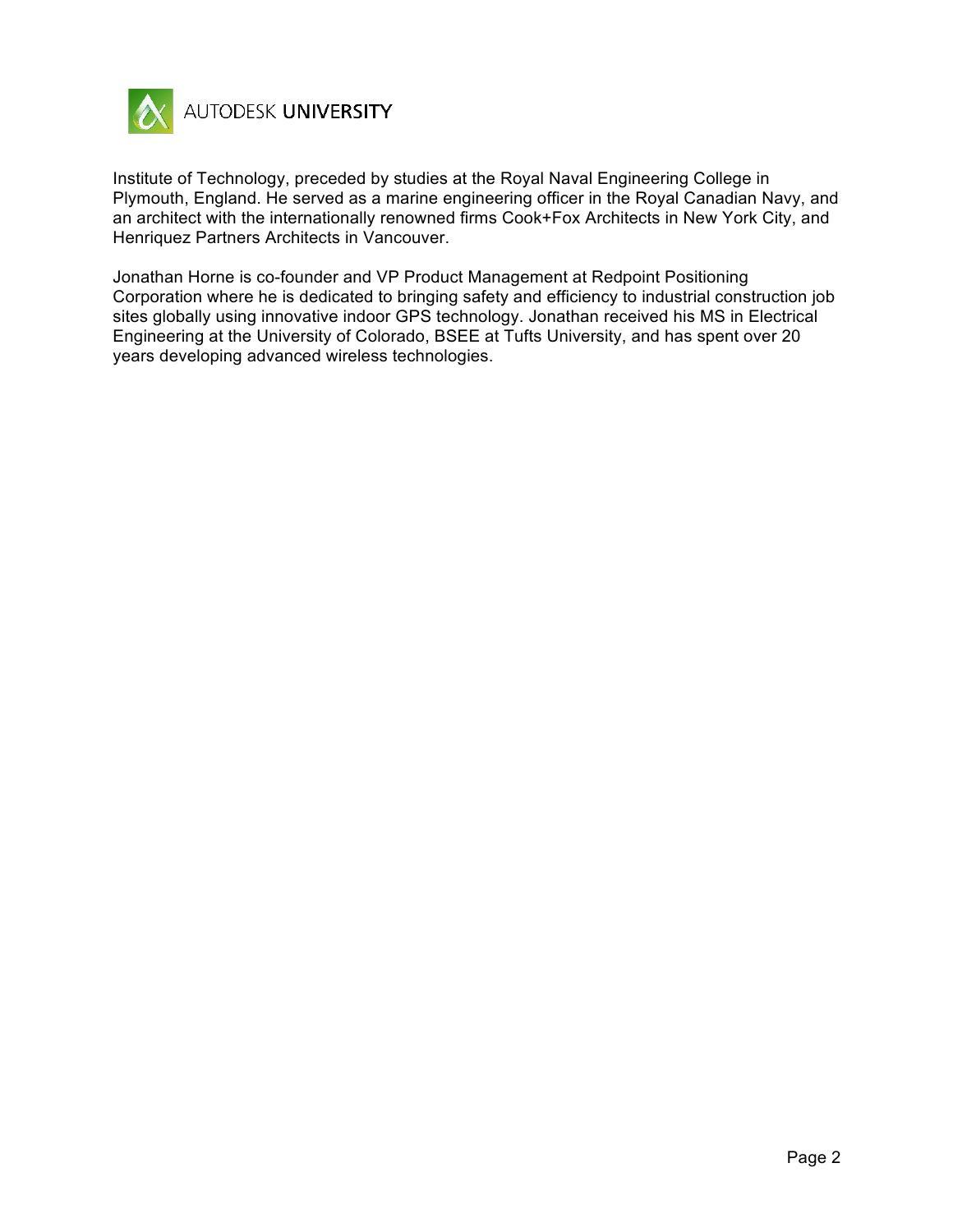

### **What is RTLS?**

#### **Definition**

Real-Time Location Systems (RTLS) represent a class of technologies, that encompass hardware and software, used collectively to provide location information relative to some coordinate system. The GPS based car navigation systems is perhaps the most familiar RTLS, combining complex software with a sophisticated network of satellites that orbit the Earth to tell you precisely where you are in relation to the streets and buildings around you. In short, an RTLS provides location information for people or things on the move.

#### **Indoor GPS isn't really GPS**

Instead of "RTLS," the term "indoor GPS" gets used in the construction industry because it's a short and convenient means for conveying a familiar concept. The US's Global Positioning System (GPS), along with competing Global Navigation Satellite Systems (GNSS) built by other countries, has infiltrated our lives, from robotic tractors to Google maps running on smart phones. But to be clear, the whole reason RTLS is needed indoors is because GPS satellite signals do not effectively penetrate buildings, leaving commercial GPS receivers searching aimlessly for direction. Indoors, other systems are needed.





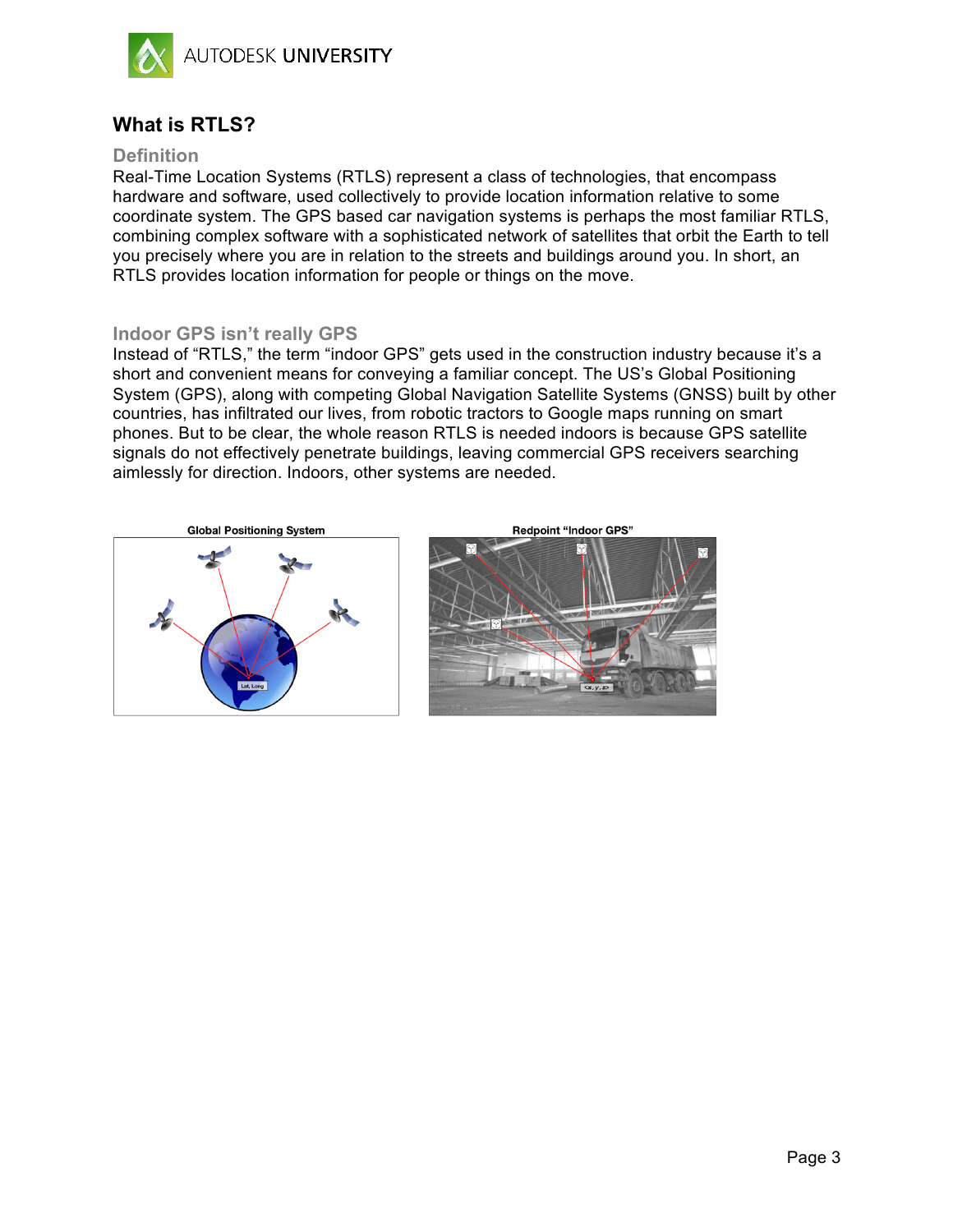

#### **Common Applications for RTLS**

Over the last decade, RTLS systems have been deployed indoors to solve a variety of problems. The following are some commonly discussed and somewhat less commonly implemented applications for RTLS:

**Hospitals**

**Factories**

**Retail (Tracking consumer behavior)**

**Indoor Navigation (Malls, etc.)**

**Warehouse (asset tracking, forklift management, logistics, safety)**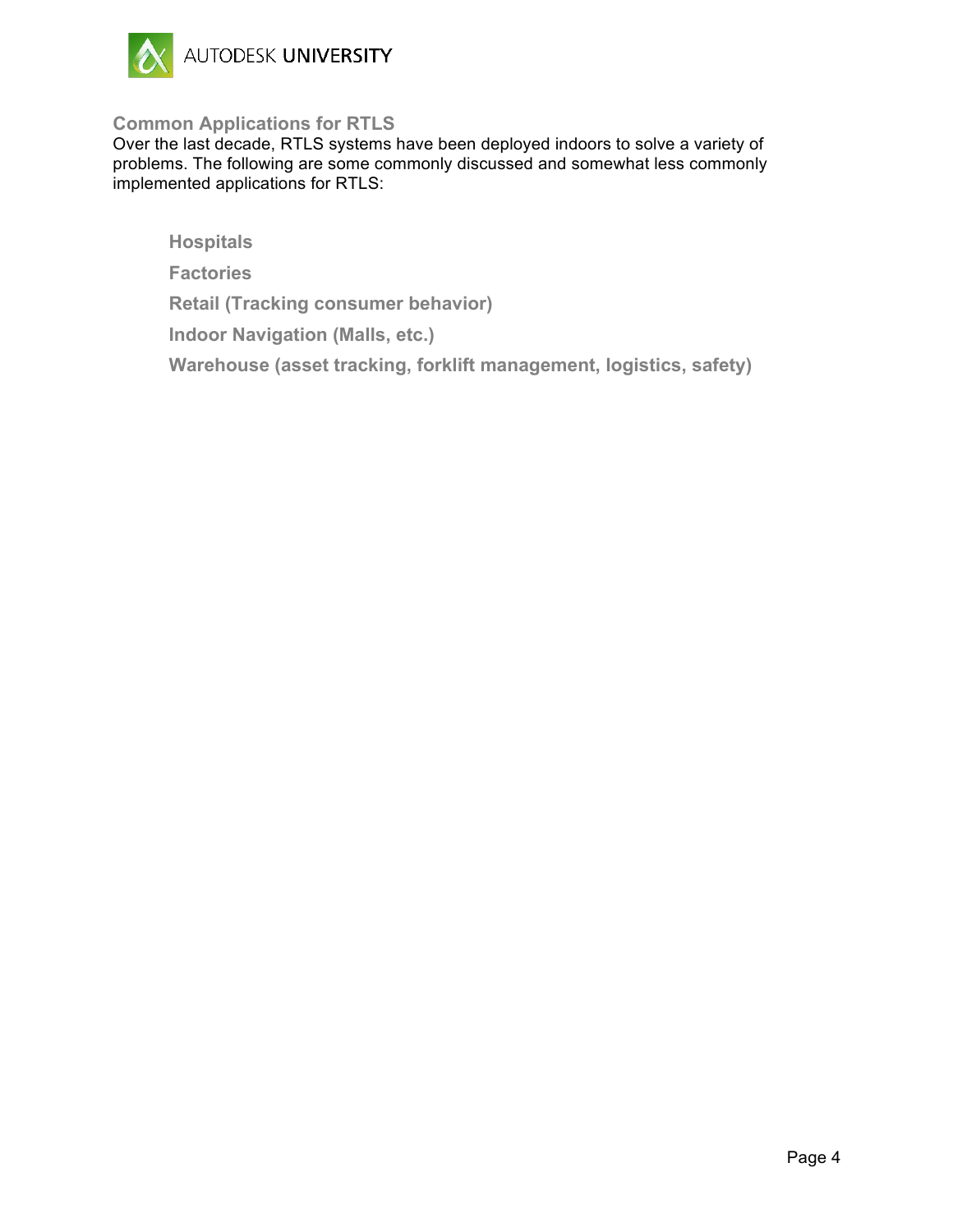

# **Technology Overview**

**Positioning Concepts Presence Detection Triangulation Trilateration (Multilateration) RSSI Time of Flight SLAM Visible Light**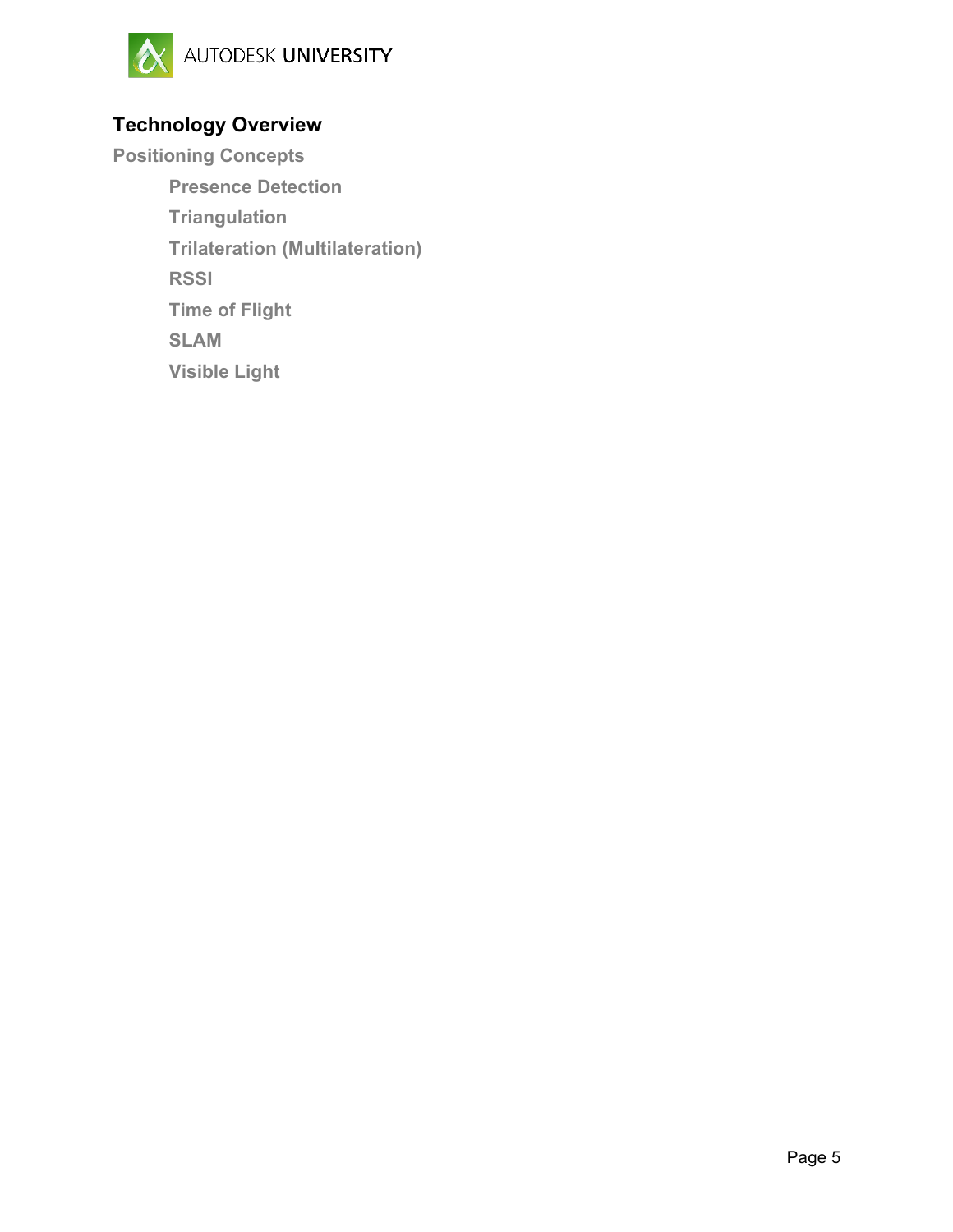

## **Applying "Indoor GPS" to Industrial Construction**

**Safety**

**Static Geo-fences for Objective Hazards Dynamic Geo-Fences for a Job Site in Motion Credentialed Access Last Known Location & Mustering Protecting the Lone Worker High traffic & occupancy Areas**

#### **Visibility and Interaction**

**Real-Time**

**Historical** Claims resolution Refine estimates on future projects

**Instant Messaging** Broadcast Per trade/sub Single worker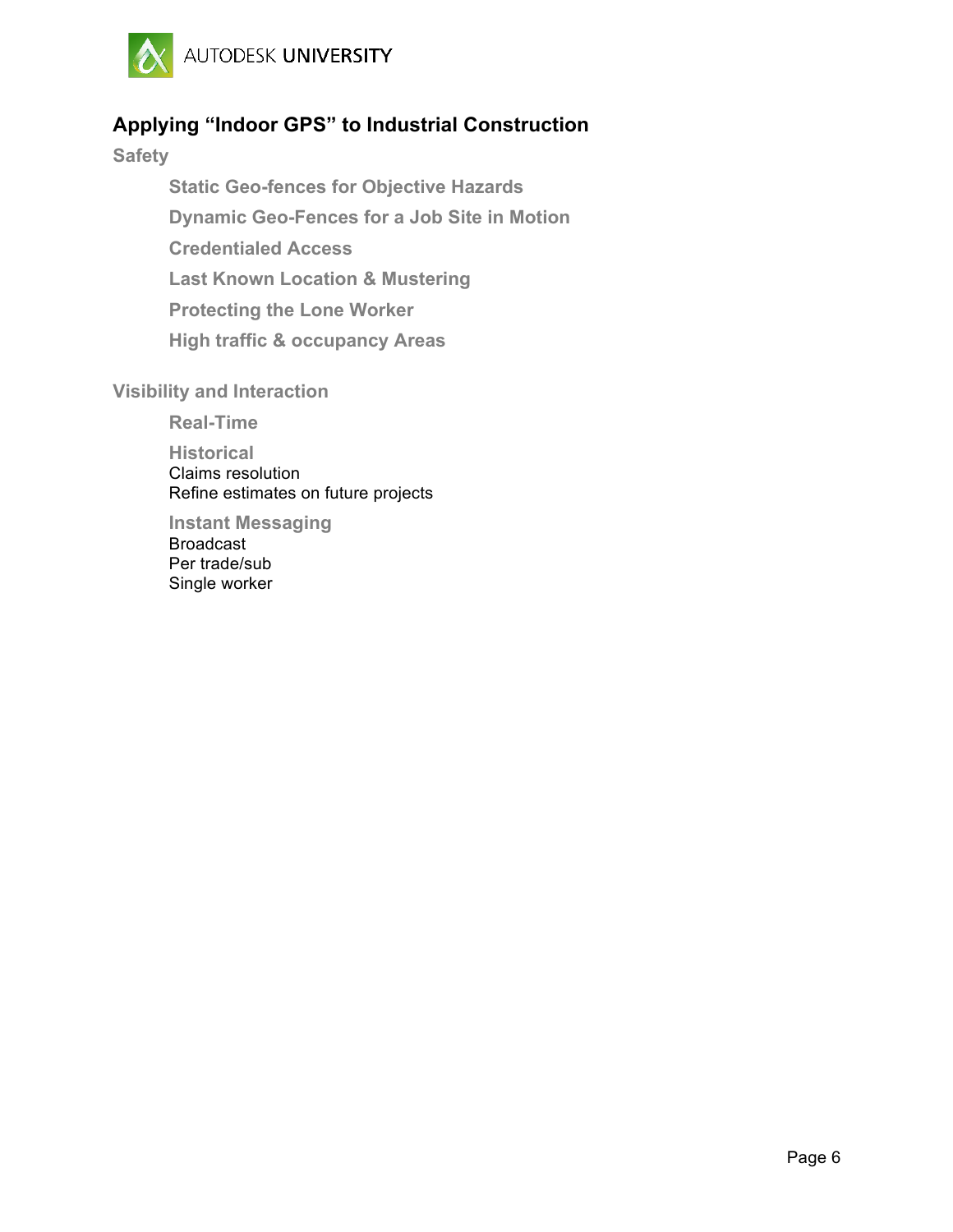

**Trend Analysis**

**Work activity by task (inferred from WBS and location data)**

**Efficiency**

**Powerful Metrics for continuous improvement**

**Efficiency Through Safety**

**Workflow analysis**

**Context-sensitive documentation**

**Geo-referenced punchlists**

**Automated Time & Attendance**

**Distance traveled by workers**

**Site-wide search for people, tools, and materials**

#### **Sensors**

**Temperature experiences by workers**

**Vibration, Humidity, Temperature**

#### **Other**

**VR/AR Robotics Drones Video bookmarking**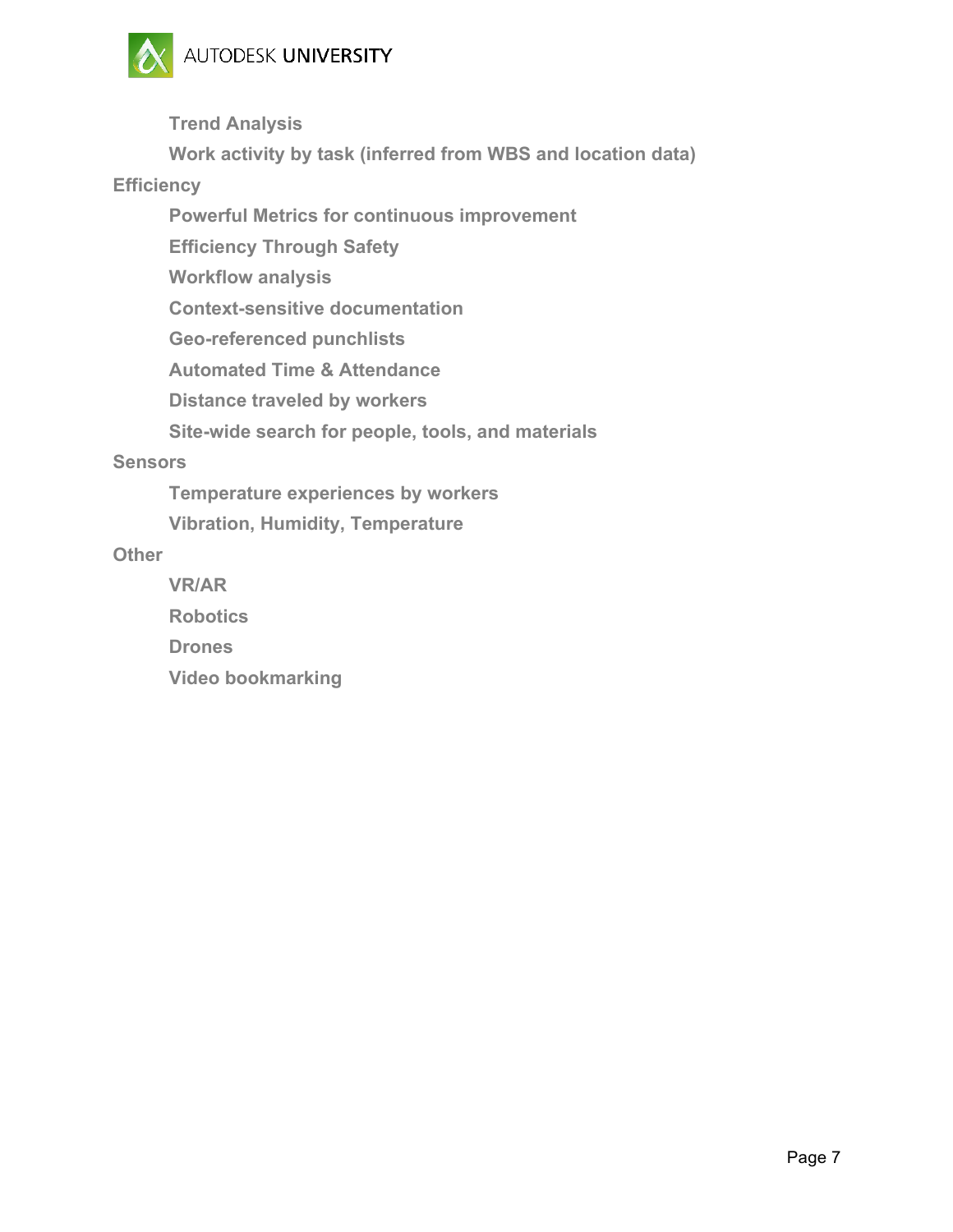

### **Practical Implementation Aspects**

**Challenges in installing and maintaining a system Server connectivity issues Poor cellular connectivity — carrier dependent Wi-Fi variability Anchors Wired vs. Battery Location identification and monitoring System Wall Materials** Drywall Cement/concrete/brick Exterior walls, elevator cores, stairwells, columns Metal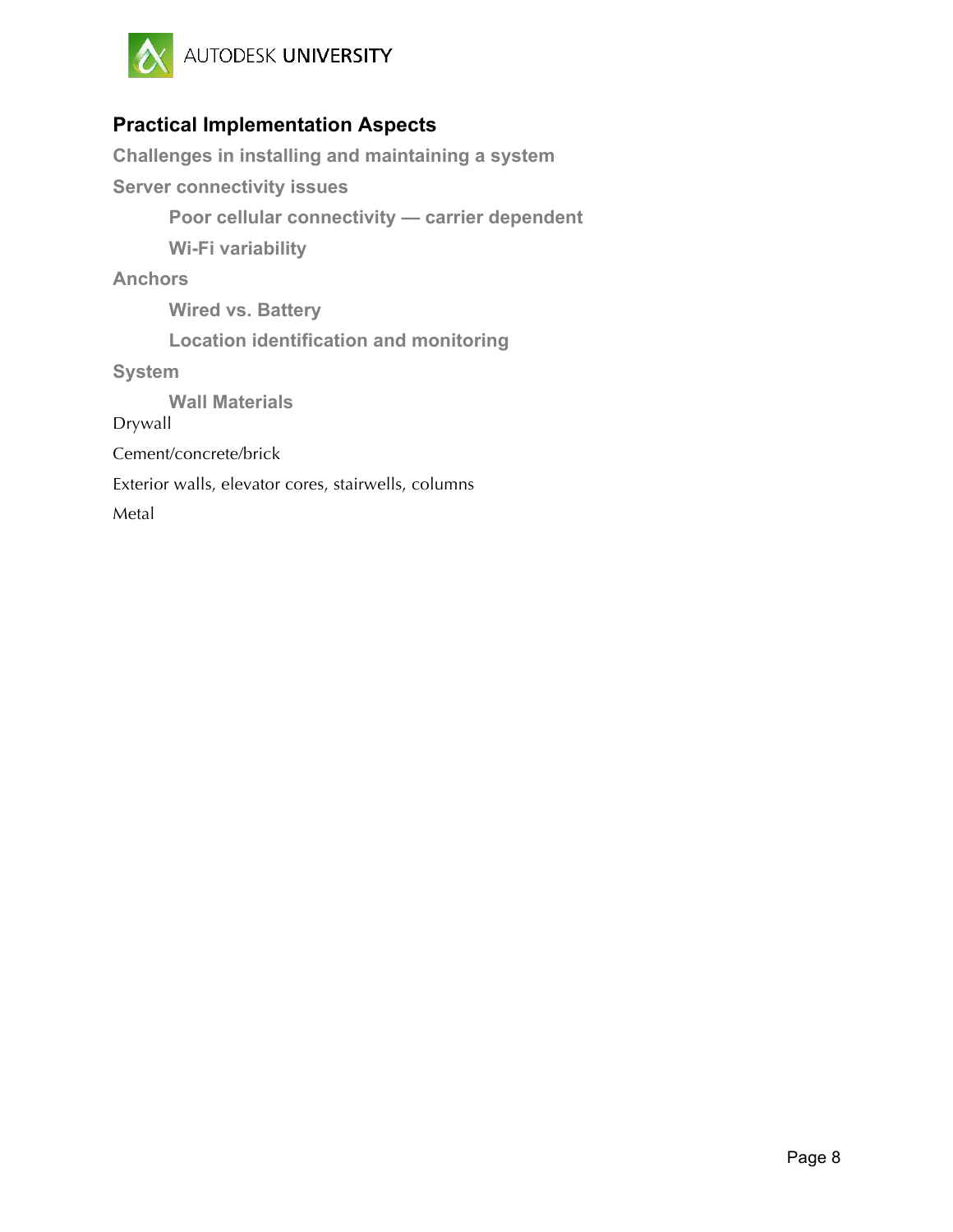

# **The Human Aspect of Tracking**

**Privacy Concerns Human Behavior Wearability Considerations Impact to safety (lanyard) Mobility Always there (hardhat) Charging How long does battery last Who is responsible for charging Assigning Users (On-boarding) Connection to existing ID systems**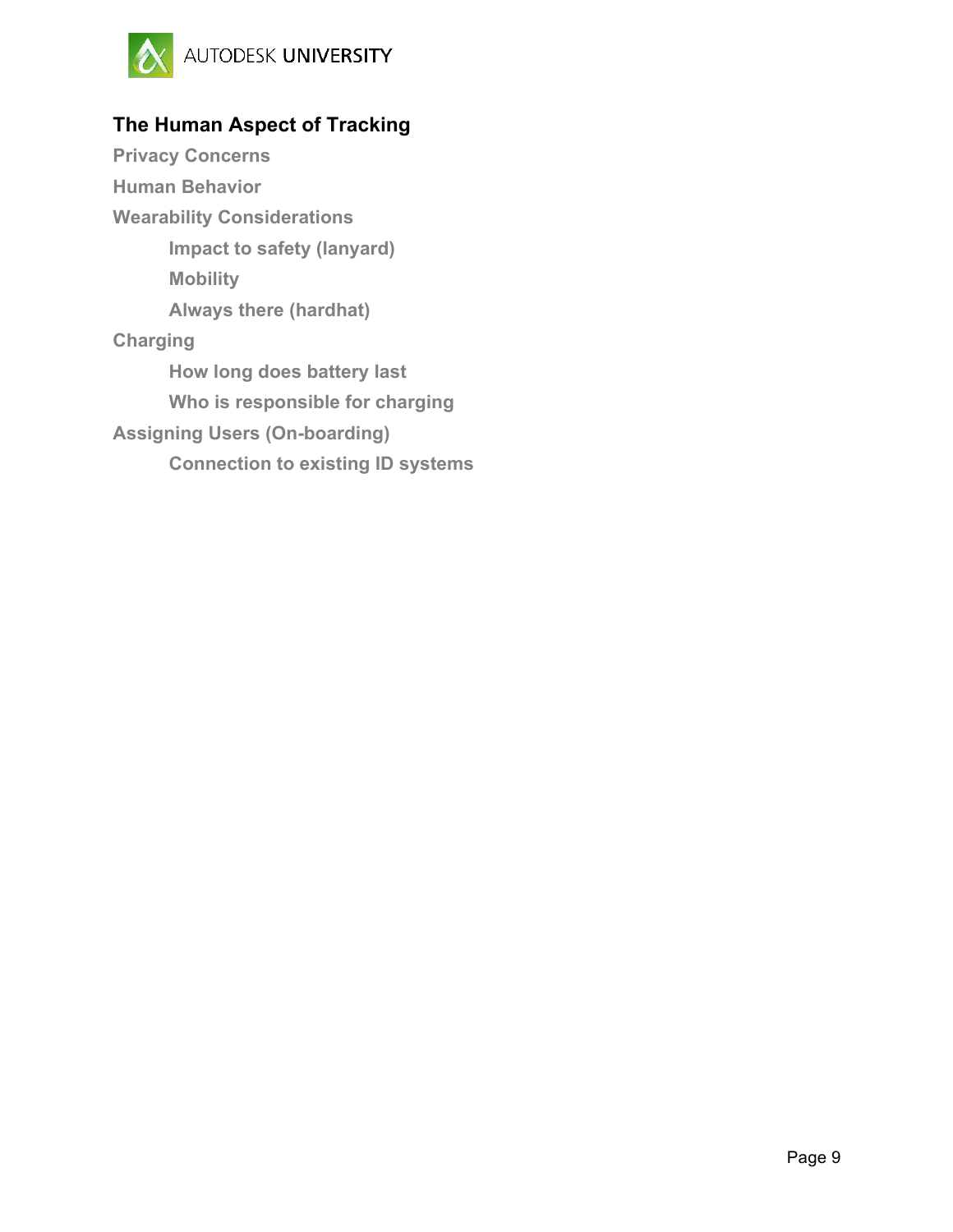

## **Case Studies and Lessons Learned (Skanska & Redpoint)**

**Case Studies Lessons Learned Wires suck on job sites Battery life is a big deal Buildings are built everywhere. Cell towers are not.**

**Construction starts before any dirt is moved. (WAT)**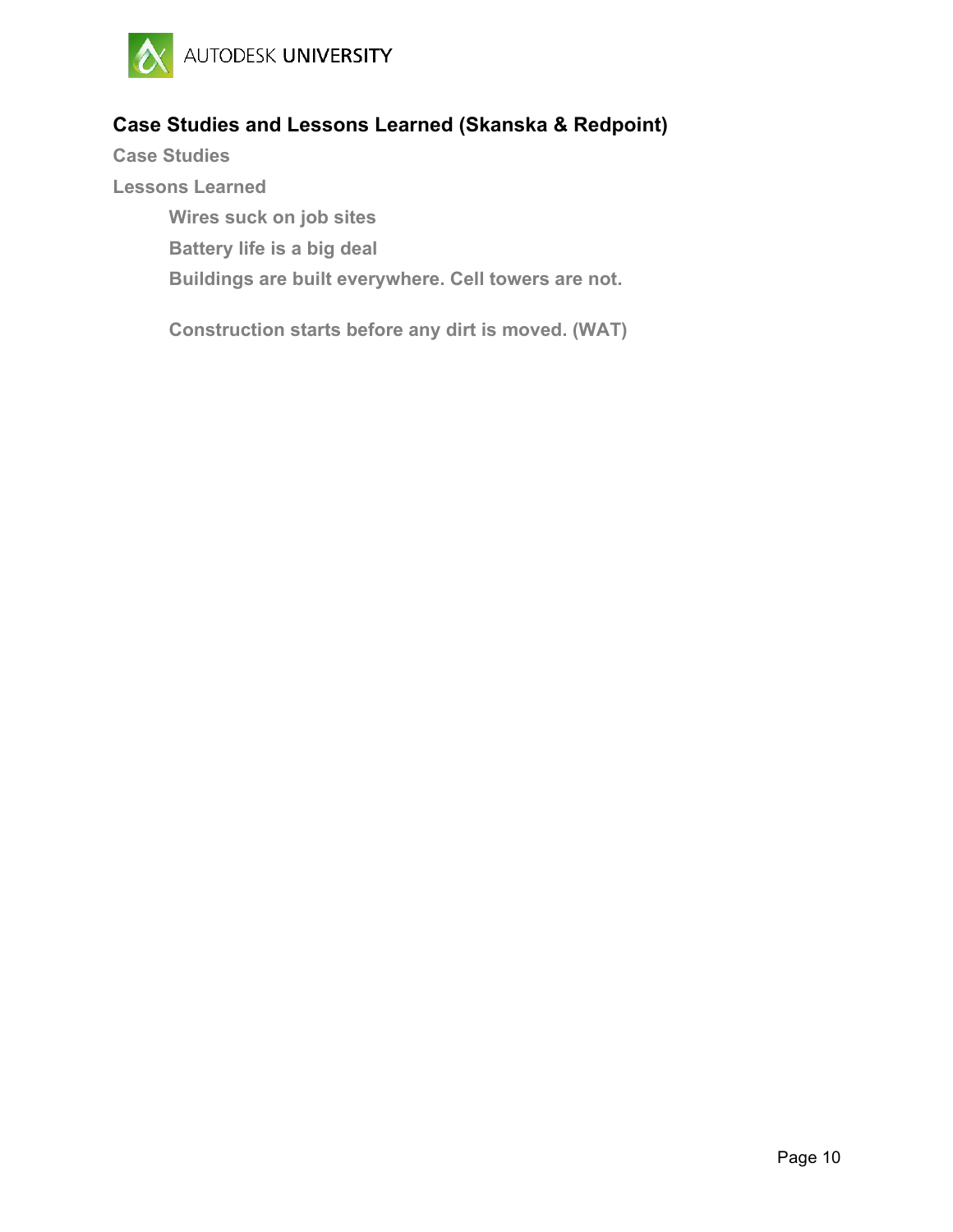

# **Considerations for Selecting an RTLS for Construction**

**Accuracy Latency Global Visibility with History Reliability Ease of Install Ease of Use**